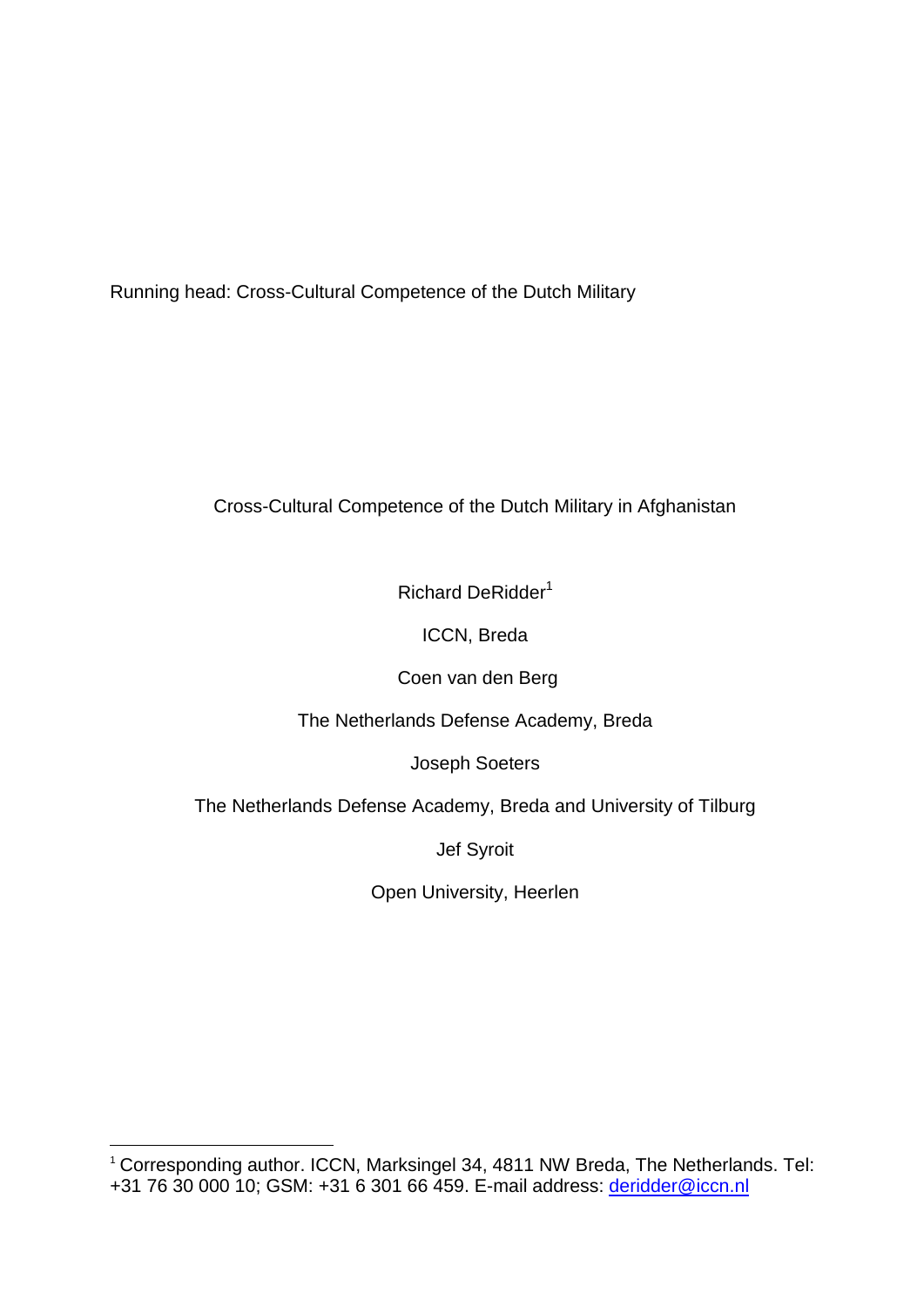# ABSTRACT

Recent arguments have emphasized the importance of culture-general skills for the military to operate in far away regions. However, until present there has been no empirical evidence to demonstrate that cross-cultural competence (CCC) directly influences the effectiveness of military personnel in foreign missions.

The present study, based on data collected among 304 Dutch military on mission in the Afghan province Uruzgan in 2007-2008, aims at establishing the relationship between CCC, the attitude of the military toward the local population, and the effectiveness of their contacts with the population. It was expected that military with higher CCC would obtain better results in their contacts with the local population and that the relation between CCC and contact efficiency would be mediated by the attitude toward locals. The data analyses show that the perceived quality of contacts, the military"s attitude toward the local population, and in particular the military"s competencies openness and respect explained the perceived effectiveness of these contacts. The importance of these results for CCC-training of the military is discussed at the end of this research note.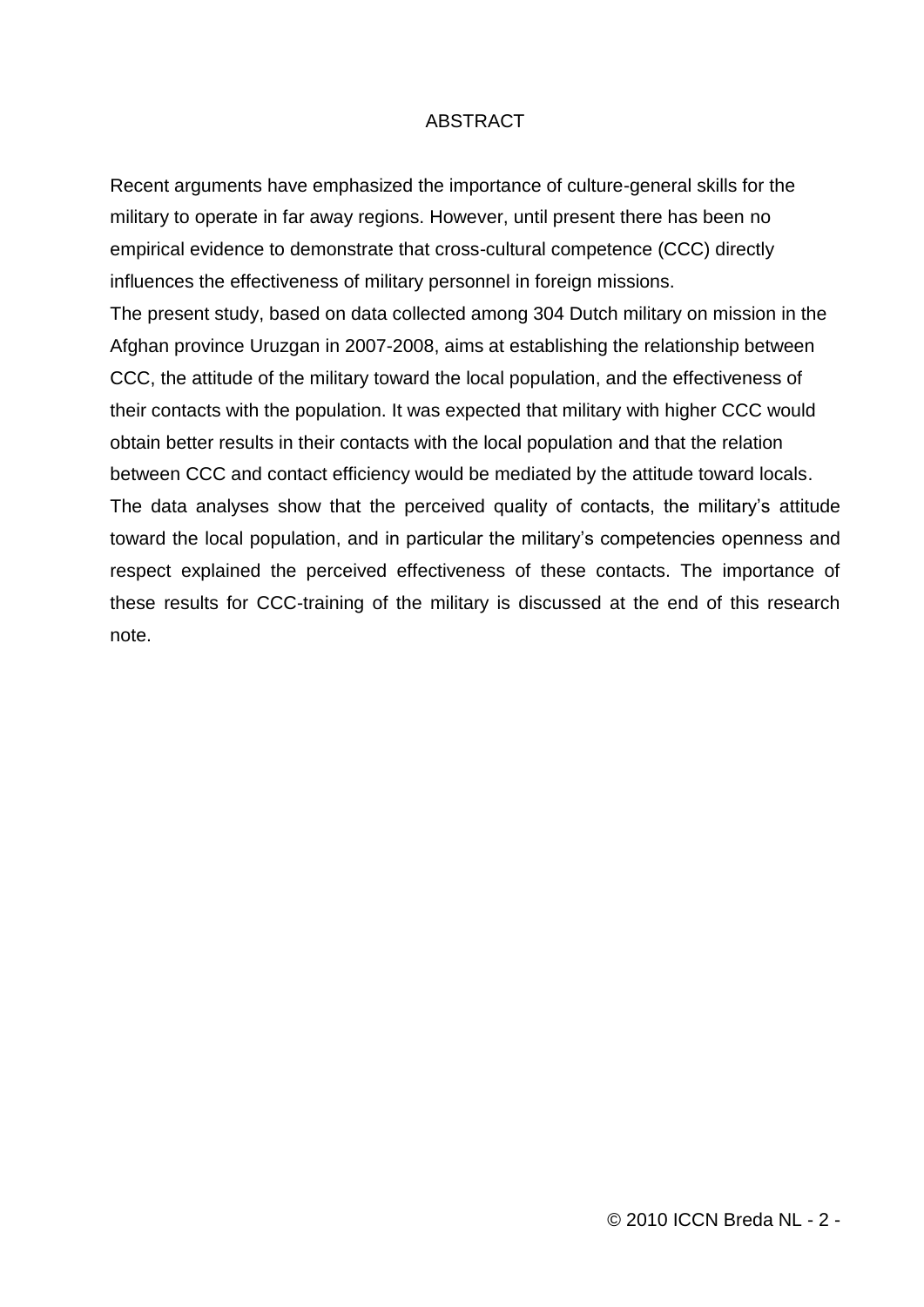Success in peace operations in far-flung regions depends to a large degree on the ability of soldiers to interact smoothly with people from the local communities (Duffy, 2000; McFarland, 2005). That is because in today"s military operations there are no longer sharp frontlines between enemies; one of the features of today"s operations is that they are conducted in wars among people (Smith, 2005). Moreover, present conflicts are defined as situations in which soldiers with cultural intelligence are needed to win the psycho-cultural high ground rather than just the geographical high ground (Scales, 2009). It is therefore not surprising that issues such as "cultural awareness", "cultural sensitivity" and "cultural competence" are considered as important for the military in stability or peacekeeping operations (Euwema & Van Emmerik, 2007; Hernandez, 2007; Holmes-Eber & Salmoni, 2008; Petraeus, 2006; Rubinstein, 2005). At present, a number of national armed forces such as the Americans, the Australians, the British, the Canadians, but also the Germans, South-Africans and the Dutch offer specific cultural training programs to their personnel (e.g. Mills & Smith, 2004;Winslow, Kammhuber & Soeters, 2004). These programs intend to make military personnel aware of their culture-related personal biases, and to increase their ability to function effectively in cross-cultural interactions. However, the focus of the different training programs, their content, intensity, timing, duration and scope differ among these countries (Ooink, 2008). One of the main points of discussion is, whether (or not) one should prepare the military – immediately before deployment – to understand and act according to the specific cultural customs of the foreign regions where they will be deployed. The alternative view is that the military need to be trained in basic or generic cross-cultural competencies that can be of use in any unfamiliar environment. In order to solve this debate, it is necessary to ascertain whether Cross-Cultural Competence (CCC) increases the military"s success in foreign missions. Up to now, there is evidence that specific dimensions of CCC - measured by the Multicultural Personality Questionnaire (Van de Zee & Van Oudenhoven, 2000) and by the Intercultural Adjustment Potential Scale (Matsumoto, Grissom & Dinnel, 2001) - are related to adjustment, subjective well-being, mental health, lower levels of depression and less homesickness (cf. Abbe, Gulick & Herman, 2007; Van de Vijver & Breugelmans, 2008). It should be noted, however, that these results were obtained for students and highly educated expatriates only. The question therefore arises if and, if so to which extent, CCC is related to the intercultural interaction, of soldiers, NCOs and officers in a foreign environment. We will address this question in this research note.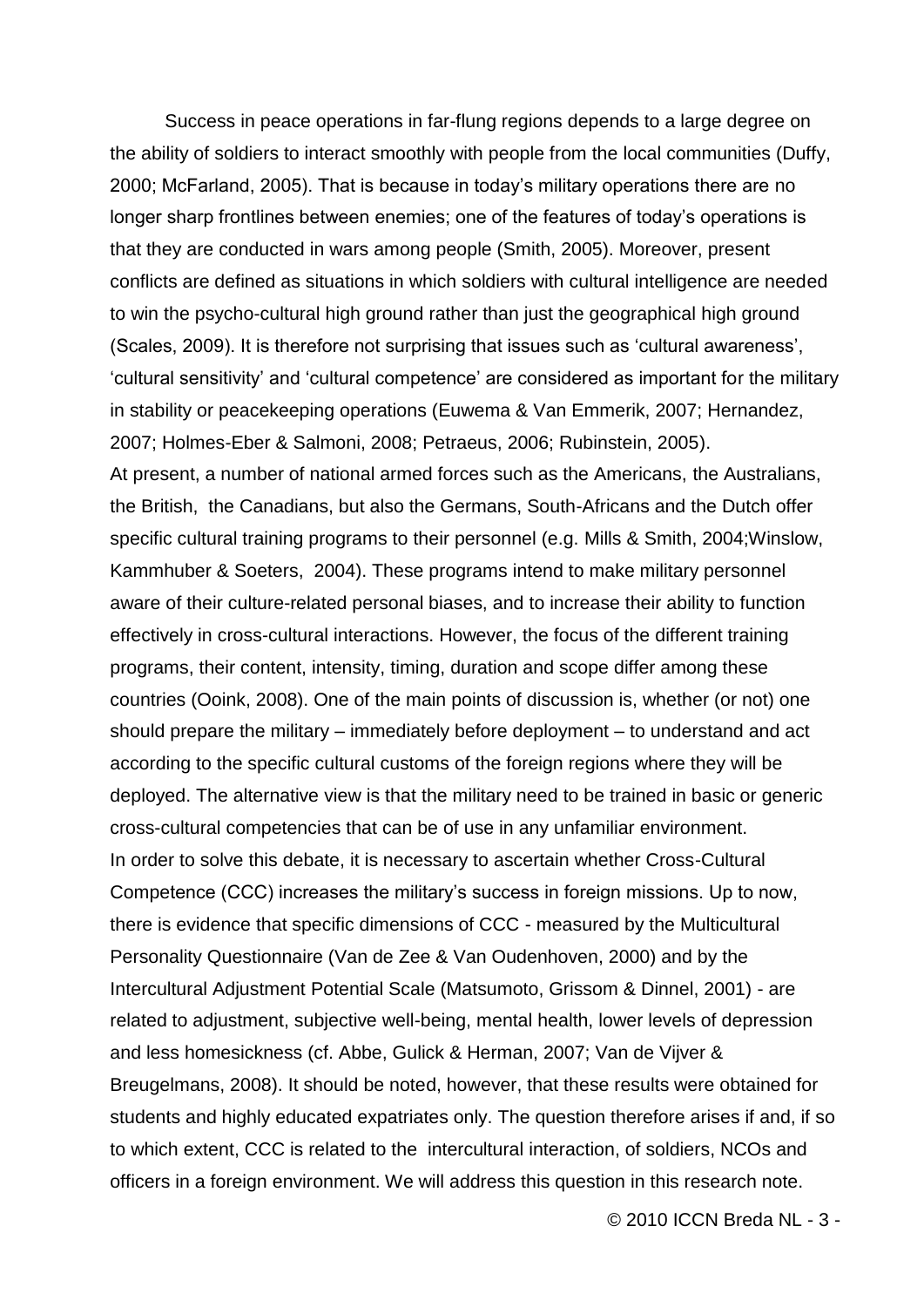#### Hypotheses

The main hypothesis is (1) that military with higher CCC will perceive their intercultural contacts with the local population as more effective than military with lower CCC. As a second hypothesis we also expect that (2) military people who have a positive attitude toward the local population will experience their contact as more positive, and will perceive higher effectiveness, i.e. obtain more positive results. Moreover, we will try to find out, whether the relation between CCC and perceived effectiveness is a direct one, or that it is mediated by the military"s attitude toward the local population. Based on studies with expatriates (Takeuchi, Tesluk, Yun & Lepak, 2005) and students (van der Zee & Brinkman, 2004), we finally expect that (3) military people with previous mission experience abroad in similar cultures as the one in which they are currently deployed, will be more effective than those who lack this experience.

#### METHOD

#### **Participants**

A total of 304 Dutch military people (67% soldiers, 23% Non-commissioned officers and almost 10% officers) belonging to the Battle Group and the Provincial Reconstruction Team in the Afghan province of Uruzgan (2007 – 2008) voluntarily participated in the study. Their ages ranged from 18 to 53 years (*M* = 26; *SD* = 7). Most of them were male (less than 2% females). Twenty-five percent had a low level of education (primary school and lower vocational training), 54% a medium level of secondary or vocational training, and 21% a higher level (high school and more). Almost 61% had fulfilled at least one foreign assignment before having been deployed to Uruzgan. The survey, supported by the commanders, was administered to them about two months after their return from the operations in Afghanistan, during an evaluation meeting in the Netherlands.

### Measurement of Cross-Cultural Competence

CCC was measured by the FORCE-IT62, an instrument to evaluate a persons" competence to function in a complex intercultural setting. It intends to measure basic, trait-like tendencies rather than specific abilities or skills needed in a particular intercultural setting. The FORCE-IT62 is a combination of the Multicultural Personality Questionnaire (Van der Zee & van Oudenhoven, 2000; 2001) consisting of five characteristics -Flexibility, Openness, Cultural Empathy, Emotional Stability and Social Initiative -, and two subscales especially developed for multi-party collaboration, i.e. Respect and Trust. The latter two subscales emerged from one of the authors' research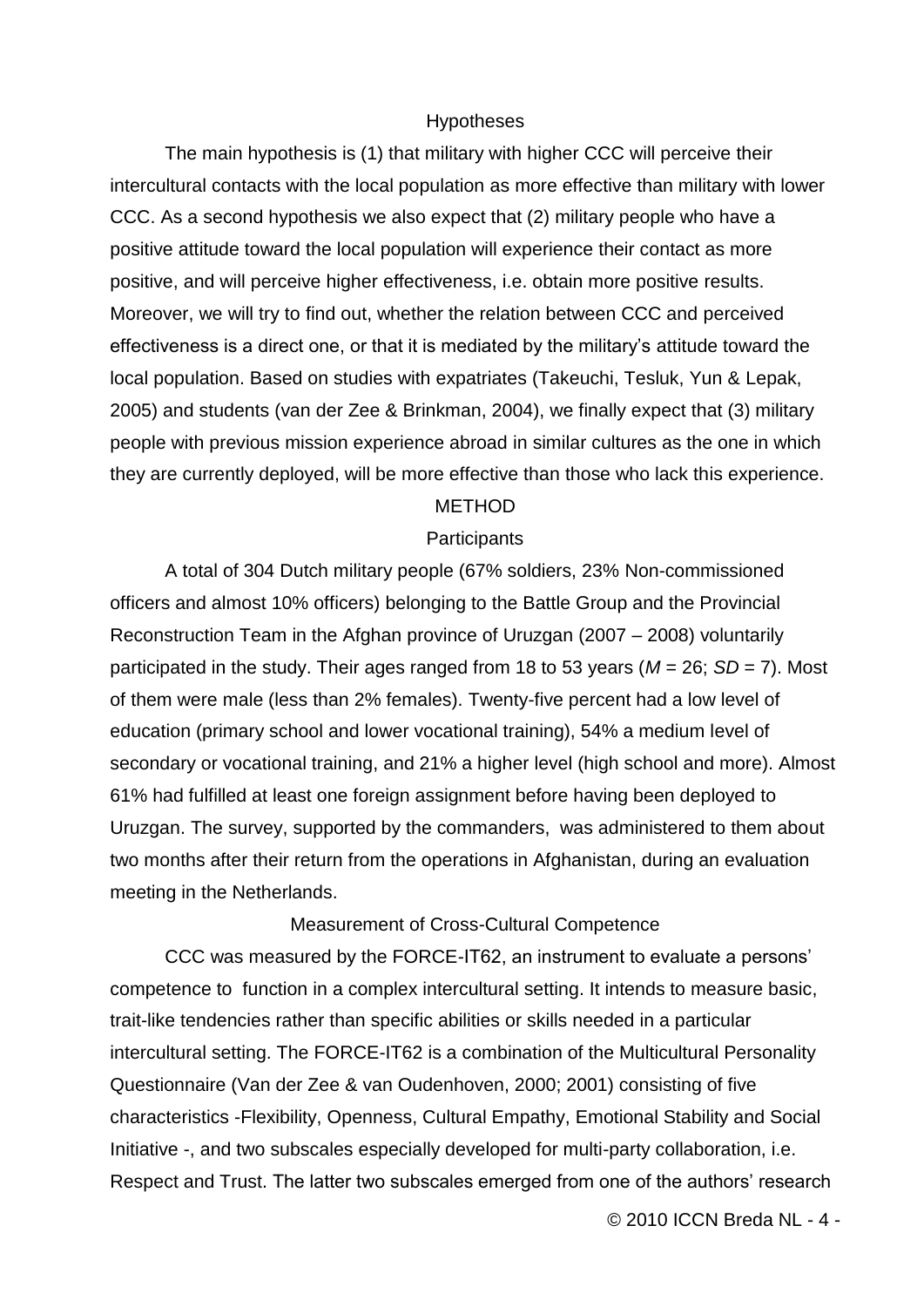on different samples of military officers, international managers and diplomats. A vast majority of them spontaneously mentioned that respect and trust are among the most important factors of successful international cooperation. Moreover, the FORCE-IT62 addresses characteristics of the profile of a cross-culturally competent individual identified by Kealey & Ruben (1983, p. 165), who state that such a person "is truly open to and interested in other people and their ideas, capable of building relationships of trust among people. He or she is sensitive to the feelings and thoughts of another, expresses respect and positive regard for others, and is nonjudgmental. Finally, he or she tends to be self-confident, is able to take initiative, is calm in situations of frustration and ambiguity and is not rigid." The scales Flexibility, Respect and Trust consist of 10 items, the other scales have 8 items each. All answers on the sixty-two FORCE-IT62 items are given on a 5-point Likert scale (*strongly disagree-strongly agree*).

# *Description of the Subscales of the FORCE-IT62*

- (1) Flexibility, the capability of an individual to change easily from one strategy to another. Since familiar ways of handling things will not necessarily work in a new cultural environment, being flexible allows a person to switch easily between groups that are culturally different.
- (2) Openness, the ability of a person to have an open and unprejudiced attitude toward out-group members, people with other points of view and toward different cultural norms and values.
- (3) Respect, the aptitude of people to accept others unconditionally. The main importance is demonstrating respect and esteem for a persons" worth as a human being, even though others apparently have different attitudes and opinions or even - in the person"s view - deviant behaviour.
- (4) Cultural empathy (sensitivity), the ability to empathize with the feelings, views, and behaviour of members from groups that are culturally different.
- (5) Emotional stability, the capability to remain calm and in full control when confronted by interpersonal conflict or in stressful situations.
- (6) Social initiative, the aptitude to approach others and social situations in a lively way and to take initiative.
- (7) Trust, refers to the tendency to take accept vulnerability when trusting others and to accept that one cannot control all conditions neither others" intentions or behaviour.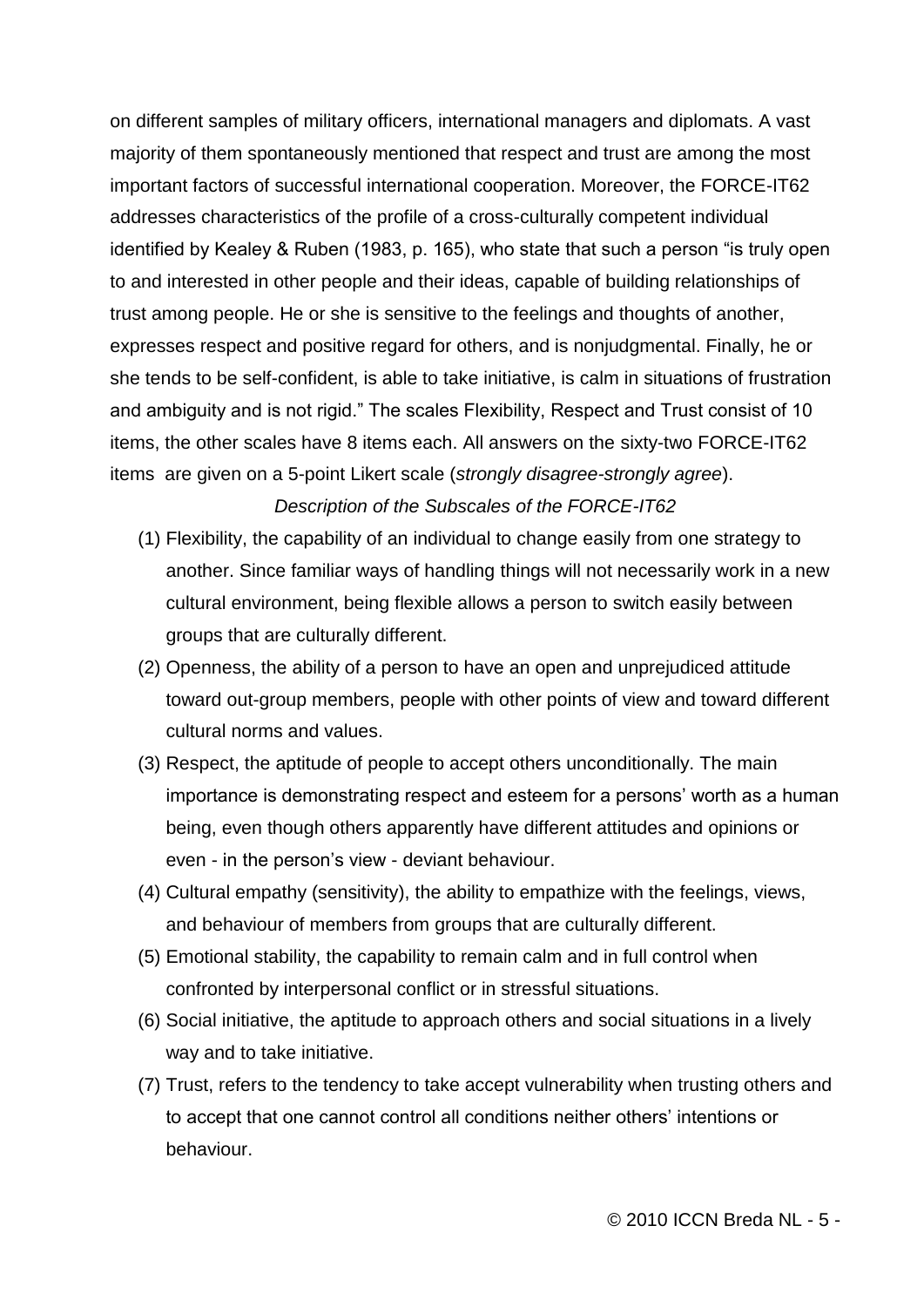### *Reliabilities of the Subscales of the FORCE-IT62*

Van der Zee & van Oudenhoven (2000, 2001, 2002) and Van der Zee, Zaal & Piekstra (2003) did extensive research with respect to the reliability of the subscales of the Multicultural Personality Questionnaire. They found reliability coefficients ranging from 0.72 to 0.87. A recent analysis with a sample of 242 students of the Netherlands Defence Academy with the present version of the FORCE-IT62 yielded Cronbach"s αs of 0.61, 0.80, 0.68, 0.75, 0.60, 0.81 and 0.66 for the seven subscales, respectively. Similar reliabilities were found for a sample of 443 Dutch military NCOs and officers who were deployed in foreign missions over the past three years. In brief, the subscales of the FORCE-IT62 attain an acceptable level of reliability for relatively high educated military. In the present study acceptable reliabilities were obtained for Openness (0,78), Respect (0,66), Cultural empathy (0,76), Emotional stability (0,60) and Initiative (0,80). However, two subscales showed reliabilities lower than 0.60 (Flexibility and Trust). Based on this finding these latter subscales were discarded from further analyses.

#### Attitude toward the Local Population

The military's attitude toward the local population was measured by 8 items embedded among 21 characteristics about the population of Uruzgan. The questions were worded as "I think/find that the population of Uruzgan generally is [trustworthy, peaceful, respectable, sympathetic, of good will, tolerant, apathetic and conservative]". The answer for each characteristic was measured on a 9-point Likert scale (*completely disagree-completely agree*). The attitude scale proved to be reliable (α = 0.84).

Perceived Effectiveness of Contact with the Local Population Contact with the local population was measured by means of a 5-point frequency scale (never, once or a few times, a few times a month, weekly, daily). The perceived effectiveness of those contacts was measured by asking the military respondents about the results of their contacts in terms of the following four outcomes: "Did – in your opinion - your contacts (1) result in an increase in security in the area? (2) lead to an improvement of the cooperation with the local population? (3) support the reconstruction of the area, and (4) increase the trust of the local population in your team or unit? Answers ranged from 1 (*completely disagree*) to 9 (*completely agree*). Because these four items were highly intercorrelated (r"s ranging from .72 to .84), they were combined into an overall perceived effectiveness score ( $\alpha$  = .93). The respondents also indicated

© 2010 ICCN Breda NL - 6 -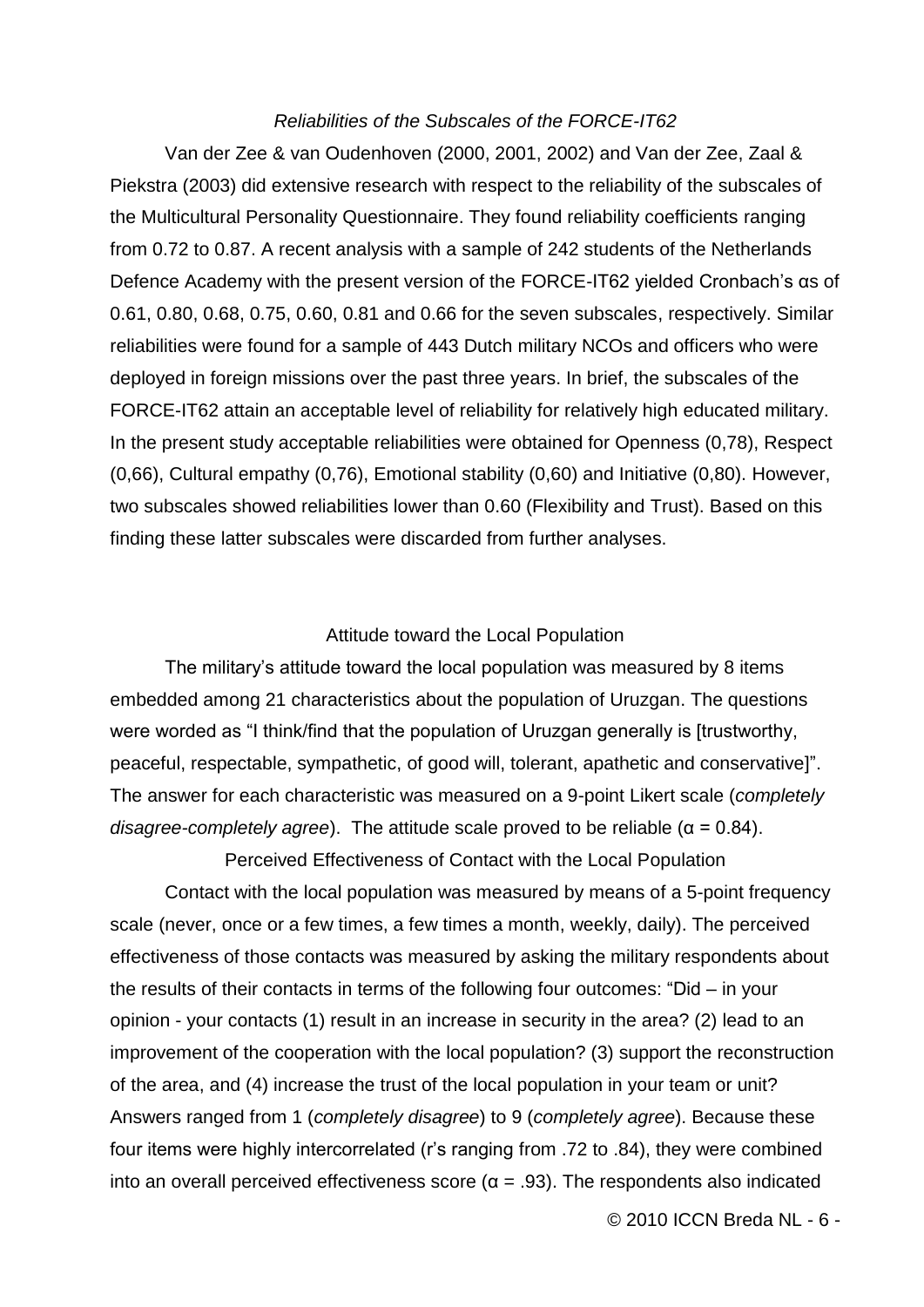how they personally had experienced their contacts on a 5-point scale (*very negative* to *very positive*).

# RESULTS

# General Overview

Means, standard deviations and intercorrelations of all subscales are presented in Table 1. The majority of the military personnel deployed in Uruzgan has had frequent contact with the local population. Slightly more than 60% interacted with locals on a daily (34%) or at least a weekly basis (26%). About 30% indicated they had interacted with the locals a few times per month, or once or a few times during the whole deployment period of four months altogether. Only 9% of the military never had such contacts. In general, those who had contact with local people experienced these contacts as slightly positive (*M* = 3.56; *SD* = 0.73). To formulate it differently, 41% experienced their contacts with the local population as negative, and 59% as positive. The mean perceived effectiveness of contacts score was 5.12 (*SD* = 1.78) on a scale ranging from 1 to 9, indicating that – on the average - the military considered their contacts as slightly effective. About 29% of the military considered their effectiveness as low (scores < 4.5) and 36% considered their contacts as rather to very effective (scores >6).

| Variable                                           | <u>M</u> | SD   | 1       | $\overline{2}$       | 3                    | 4                    | 5                    | 6    | 7    | 8    |
|----------------------------------------------------|----------|------|---------|----------------------|----------------------|----------------------|----------------------|------|------|------|
| 1. Frequency contact with local                    | 3.84     | 1.13 |         |                      |                      |                      |                      |      |      |      |
| population <sup>a</sup>                            |          |      |         |                      |                      |                      |                      |      |      |      |
| 2. Attitude toward local population <sup>b</sup>   | 4.48     | 1.27 | .054    |                      |                      |                      |                      |      |      |      |
| 3. Experienced quality of contact <sup>a</sup>     | 3.56     | .73  | .082    | $.464$ <sup>-1</sup> |                      |                      |                      |      |      |      |
| 4. Perceived effectiveness of contact <sup>b</sup> | 5.12     | 1.78 | .126    | $.363$ <sup>"</sup>  | $.420$ <sup>**</sup> |                      |                      |      |      |      |
| 5. Openness <sup>c</sup>                           | 34.39    | 5.31 | .095    | .374 <sup>1</sup>    | $.324$ <sup>**</sup> | .244                 |                      |      |      |      |
| 6. Respect <sup>c</sup>                            | 34.29    | 3.74 | $-.073$ | $.276$ *             | $.218$ **            | .256"                | .383"                |      |      |      |
| 7. Cultural Empathy <sup>c</sup>                   | 38.08    | 4.21 | .044    | .237                 | $.149$ <sup>*</sup>  | $.158$ <sup>**</sup> | $.432$ <sup>**</sup> | .478 |      |      |
| 8. Emotional Stability <sup>c</sup>                | 37.83    | 3.80 | .093    | .100                 | .018                 | .070                 | .058                 | .156 | .319 |      |
| 9. Social Initiative <sup>c</sup>                  | 36.42    | 4.39 | .096    | .153                 | .036                 | .046                 | .281                 | .104 | .477 | .445 |

Table 1. Means, Standard Deviations and correlations between the main variables of 304 Dutch military

Note.  $a$  1=never/very negative; 5=daily/very positive;  $b$  1= very negative; 9= very positive;  $\ast$ p<.05;  $**$  p<.01;  $\textdegree$  values of CCCs vary between 10 and 50.

As can be seen in Table 1, the average attitude of the Dutch military toward the local population was neither positive nor negative (*M* = 4.48).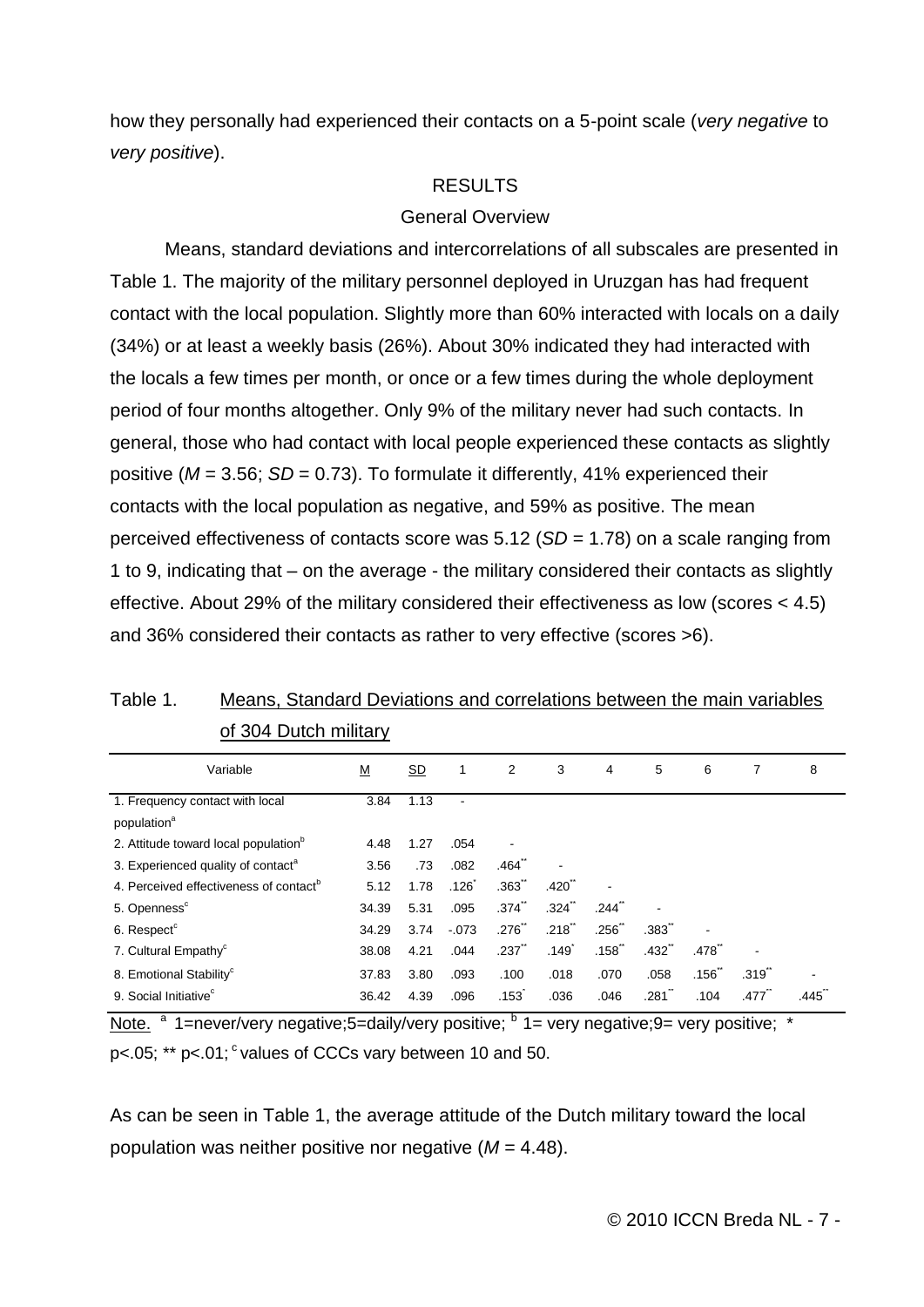The cross-cultural competence scores could vary between 10 and 50. Inspection of Table 1 suggests that, on the average, the participants in this study score relatively high on cultural empathy ( $M = 38.08$ ) and emotional stability ( $M = 37.83$ ).<sup>2</sup> Further inspection of Table 1 shows that the military"s attitude toward the local population is positively related to the experience of contacts, perceived effectiveness and to all CCCs, except emotional stability. The perceived effectiveness of the contacts is significantly related to frequency of contact, attitude toward the local population, experienced quality of contact and the CCCs openness, respect and cultural empathy.

| <u>perceived effectiveness of contact with local population (N=252)</u> |                  |      |           |  |  |  |  |  |
|-------------------------------------------------------------------------|------------------|------|-----------|--|--|--|--|--|
| Variable                                                                | <u>B</u><br>SE B |      | $\beta$   |  |  |  |  |  |
| Step 1                                                                  |                  |      |           |  |  |  |  |  |
| <b>Openness</b>                                                         | 0.06             | 0.02 | $0.18**$  |  |  |  |  |  |
| Respect                                                                 | 0.10             | 0.03 | $0.21***$ |  |  |  |  |  |
| Step 2                                                                  |                  |      |           |  |  |  |  |  |
| <b>Openness</b>                                                         | 0.03             | 0.02 | 0.08      |  |  |  |  |  |
| Respect                                                                 | 0.08             | 0.03 | $0.17**$  |  |  |  |  |  |
| Attitude toward local population                                        | 0.42             | 0.09 | $0.30***$ |  |  |  |  |  |
| Step 3                                                                  |                  |      |           |  |  |  |  |  |
| <b>Openness</b>                                                         | 0.01             | 0.02 | 0.04      |  |  |  |  |  |
| Respect                                                                 | 0.07             | 0.03 | $0.16*$   |  |  |  |  |  |
| Attitude toward local population                                        | 0.25             | 0.09 | $0.18**$  |  |  |  |  |  |
| Experienced quality of contact                                          | 0.73             | 0.15 | $0.30***$ |  |  |  |  |  |

Table 2. Summary of Hierarchical Regression Analysis for variables predicting

<u>Note. \*p</u> < .05; \*\*<u>p</u> < .01; \*\*\*<u>p</u> < .001. <u>R<sup>2</sup></u> = .11 for Step 1; Δ<u>R<sup>2</sup> = . 08 for Step 2; ΔR<sup>2</sup> = .</u> 07 for Step 3 (ps < .01).

### Test of the Hypotheses

Before testing our hypotheses we ascertained, whether background variables of the participants (rank, age, education) and frequency of contact had any effect on the attitude

<sup>&</sup>lt;u>2</u><br>The comparison to a sample of 443 Dutch military NCOs and officers, trained by ICCN before deployment in a the Middle East, Afghanistan, Bosnia and Africa during the last three years, participants in the present study score significantly (p<.05) lower on all competencies except cultural empathy and emotional stability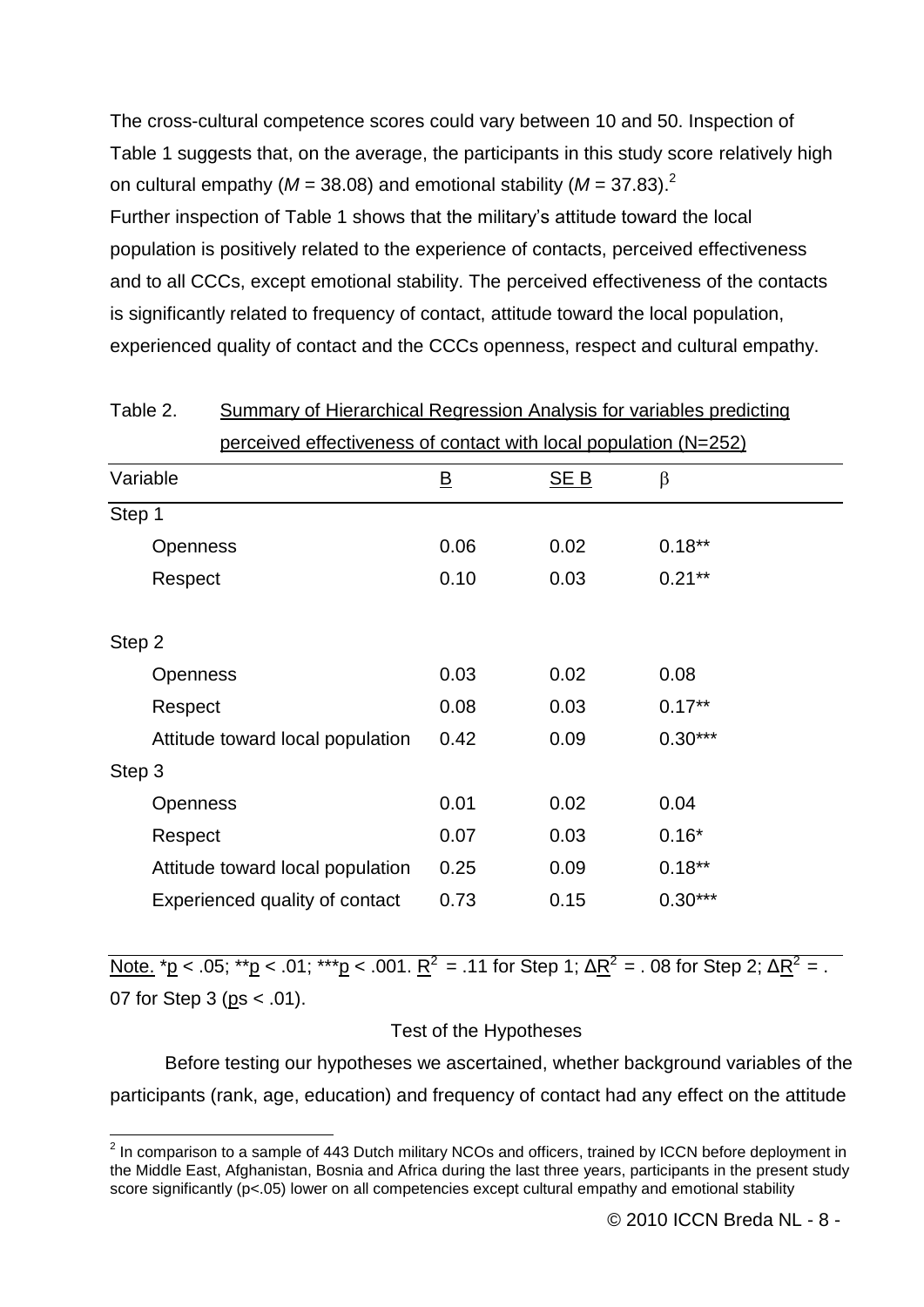toward the local population and on the perceived effectiveness of intercultural contact. In a first set of analyses the attitude toward the local population and perceived effectiveness were regressed on the variables rank, age, education and frequency of contact. It appeared that the attitude toward the local population was only related to age, i.e. older participants had a more positive attitude than younger ones,  $R^2$  = 0.07;  $F(4, 257)$  = 5.89;  $p$ <.01,  $\beta$  <sub>age</sub> = 0.28. The same independent variables explained 3% of the variance of perceived effectiveness,  $R^2$  = 0.03;  $F(4, 257)$  = 2.96;  $p$ <.05. Only rank ( $\beta$  = 0.19) and frequency of contact ( $\beta$  = 0.13) were significant predictors ( $p$ < 05): officers rated their contacts as more effective than soldiers, and the more often the participants had contact with the local population the more effective these contacts were rated. These results indicate that general background variables and frequency of contact are somewhat related to attitude toward the local population and to perceived effectiveness of the intercultural interaction, but these relationships, although statistically significant, are rather weak.

In line with hypothesis 2 significant partial correlations were obtained between attitude toward the population and the experienced quality of contacts, controlling for perceived effectiveness of contact, partial  $r = 0.30$ ,  $p < 01$ . Also the relationship between the military"s general attitude toward the local population and the perceived effectiveness of contact was significant, controlling for experienced quality of contact, partial *r* =0.20, *p* < 01. In short, the more positive the attitude toward the local population, the more the military experienced their contacts with inhabitants of Uruzgan as positive, and the more these contacts were rated effective. These results confirm our second hypothesis. The direct relationship between CCC and perceived effectiveness (Hypothesis 1) was tested by means of a multiple regression analysis in which the perceived effectiveness of the contacts was introduced as the dependent variable and the 5 cross-cultural competencies (Openness, Respect, Cultural empathy, Emotional stability and Social initiative) as predictors. This analysis resulted in a model ( $R^2$  = 0.09; F(7, 272) = 3.99;  $p$ <.001) with two competencies, *Respect* ( $\beta$  = 0.19) and *Openness* ( $\beta$  = 0.19) as significant predictors. Those military people who score higher on the cross-cultural competences *respect* and *openness* indicate their contacts with locals to be more effective. Hence, Hypothesis 1 can only be partially accepted. In order to assess whether the significant relation between Openness and Respect and perceived effectiveness is mediated by the attitude toward locals and/or by the

experienced quality of contacts, a hierarchical multiple regression analysis (MRA) was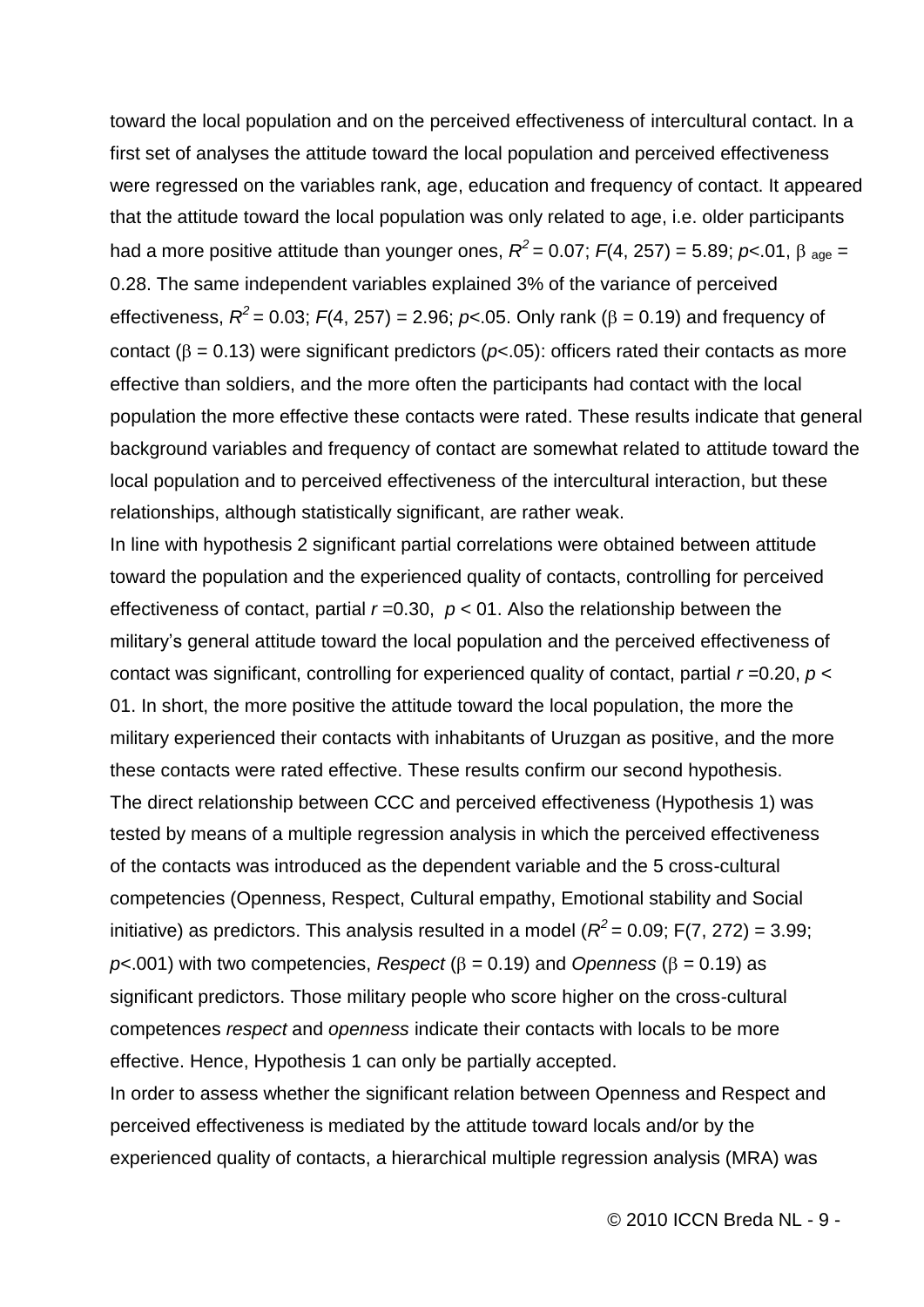performed (Baron & Kenny, 1986). In the first step we introduced the CCCs Openness and Respect as predictors of perceived effectiveness (see Table 2, step 1). In the second step we additionally introduced the attitude toward the local population, resulting in an increase of explained variance with 8% (see step 2 in Table 2),  $\Delta R^2$  = 0.08;  $F_{\text{change}}(1, 253) = 21.54$ ;  $p < .001$ ). This step shows that only the effect of Openness is mediated by the attitude toward the population ( $\beta$  for Openness is reduced from .17 to .08, NS). *Respect* ( $\beta$  = .17) and attitude ( $\beta$  = .30) remain as significant predictors. In the third step (see step 3 in Table 2) the experienced quality of contact was additionally introduced as independent variable, resulting in a significant increase of explained variance of perceived effectiveness,  $\Delta R^2$  = .07,  $F_{change}(1, 248)$  = 23.03, *p* < .001). It shows that the perceived effectiveness of contacts can be predicted by *Respect* ( $\beta$ = .15), attitude toward the population ( $\beta$ = .18), and experienced quality of contact ( $\beta$ = .30) explaining 24% of the variance of perceived effectiveness,  $R^2 = .24$ ,  $F(4, 248) = 21,22$ ,  $p$  < .001.<sup>3</sup> In brief, the experienced effectiveness of the military's contact with the local population is directly related to the experienced quality of these contacts and affected by (a) the military"s positive attitude toward the population, and (b) the CCC Respect. The CCC Openness only indirectly relates to effectiveness via the military"s attitude toward the population.

In the present sample 58% had experience with at least one previous mission abroad. The military who had previous mission experience did not differ from those with no previous mission experience with regard to the perceived effectiveness of their contacts with the local population,  $t(256) = .44$ , ns, nor in their experienced quality of these contacts t(258) = .97, ns. Thus, previous mission experience, in general, did not appear to improve the experienced quality and perceived effectiveness of the military"s contacts with local people in Uruzgan. Restricting previous mission experience to those countries with a similar Islamic religion (Iraq and Afghanistan) and contrasting this group (35.7%) to those who lacked this experience did not change the findings. Military who had been on a previous mission in Afghanistan or in Iraq did not experience their contacts with the local population of Uruzgan as more positive,  $t(264) = 25$ , ns, nor did they attain a higher degree of perceived effectiveness t(262) = -.76,ns. Hence, our third hypothesis must be rejected.

 $\overline{a}$ 

 $3$  Similar analyses were performed with the variables rank, age, and frequency of contact introduced as predictors. In comparison to the main variables in the present study these variables explain less than 1% of the variance.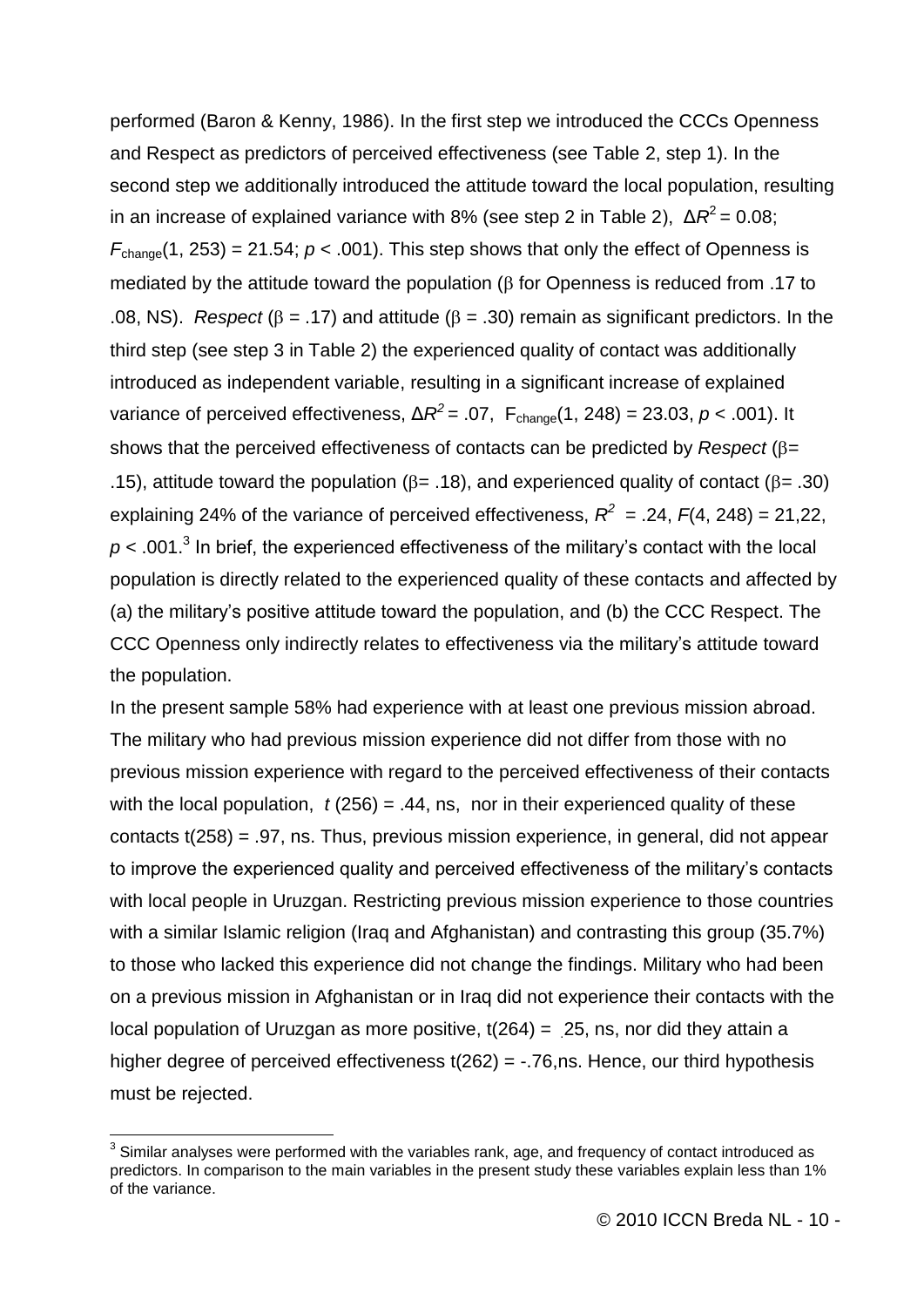In summary, soldiers" previous mission experience in similar countries has no predictive value for the perceived effectiveness of their contacts with local people in Uruzgan. The perceived effectiveness is related to a positive attitude toward the population, and to the experienced quality of these contacts. Most importantly for the present study is that the competencies *Respect* and *Openness* affect the perceived effectiveness of intercultural contacts the military personnel has with local people.

In order to sharpen the picture of intercultural effectiveness, a canonical discriminant analysis was performed to find out the difference between approximately 1/3 of the military personnel who felt their contacts were effective and the 1/3 who did not. In absolute terms the first group considered their contacts with the local population as effective ( $M = 6.8$ ; SD=0.70), the last one as ineffective ( $M = 2.9$ ; SD=1.07). With respect to which factors do these two groups differ?

Entering in the equation the 5 CCCs, the experienced quality of contact and the attitude toward the local population, resulted in a significant discriminant function,  $\chi^2$ = 56.6, *p*<.001, with an Eigen-value of .39 and a canonical correlation of .53. Using Wilk"s lambda for stepwise introduction, three variables stand out as significant, namely *experienced quality of contact*, *attitude toward the local population,* and the crosscultural competence *Respect* (with respective coefficients of .66, .41 and .34). This means that military who rate their contacts as rather effective, as compared to those with little or no results, experience their contacts as more positive (*M* =3.9 vs *M* = 3.2, respectively), have a more positive attitude toward the population (respective means are 4.9 vs. 3.9 ), and show a larger competence in Respect (respective means 34.7 vs. 32.7). Subsequent analyses (MANOVA and T-tests) show that the obtained differences are all significant (at *p*<.001).

### **DISCUSSION**

The results of the present study support one of the three hypotheses that we formulated at the beginning of this research note and confirm one hypothesis at least partially. Effectiveness of intercultural contacts – based on the military"s rating of security, cooperation, reconstruction and trust - is clearly related to the military"s CCC, their experienced quality of contact and to a positive attitude toward the local population. Moreover, it became clear, that the impact of CCC on perceived effectiveness can be direct (Respect) or indirect (Openness).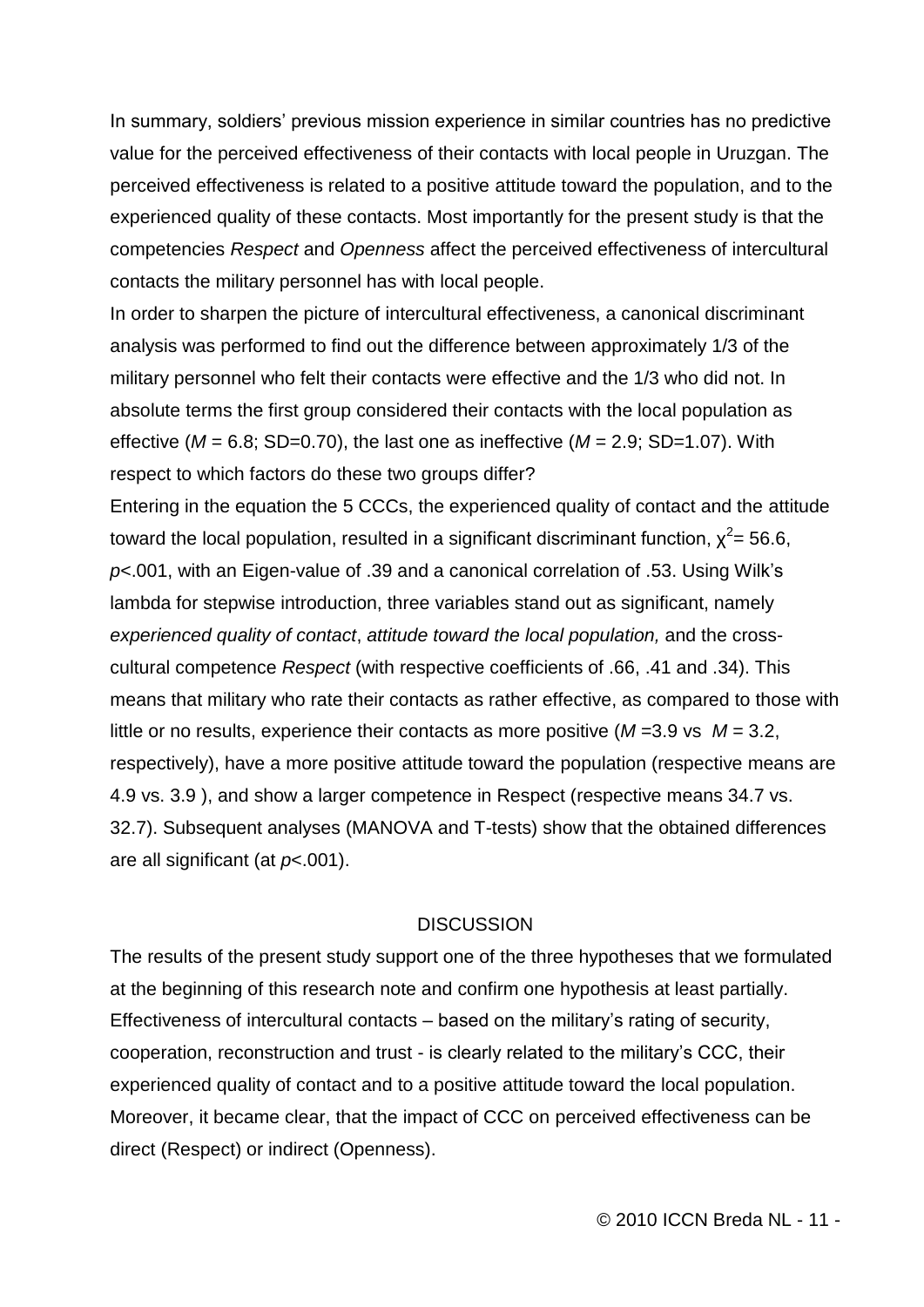Before drawing any conclusions, some of the weaknesses of the study should be mentioned. On the one hand it could be argued that all data are based on answers to a questionnaire and that the data were collected after their mission in Uruzgan, i.e. after all contacts had taken place. True, no direct observational data of the contacts between the military and the local population were collected. In fact, conducting direct observations in the area of operations is far too dangerous for non-military personnel; in any case, one does not get permission to do so. Neither did we, in the present study, measure the military"s attitude toward the local population and the CCC of the participants before their contacts took place. The issue of the relative stability of the basic trait-like intercultural competences is left for future research to explore.

A further topic of discussion relates to the general application and use of CCCquestionnaires. In the present sample, it appeared that the reliabilities of two of the subscales of the FORCE-IT62 were too low to warrant further analysis (Flexibility and Trust). In part these low reliabilities may be due to the fact that, in particular for the subscale Flexibility, a relatively large number of items (6 out of 10) have to be recoded, as these items indicate inflexibility rather than flexibility. However, it also raises the question to which extent the FORCE-IT62 is more suitable for people with a reasonably high level of education. Until now this scale and also the MPQ on which it is in part based are only tested with people with a rather high level of education (cf. Van der Zee, Zaal & Piekstra, 2003).

The general belief among practitioners and scholars (e.g. Takeuchi, Tesluk, Yun & Lepak, 2005) that previous experience in a similar country facilitates intercultural contacts was not validated in the present study. This finding suggests that the concept "experience" needs to be specified. It may well be that experience only helps if the similarity of the new culture is indeed very high, and that the specific culture (norms, customs and values) of Uruzgan is quite different from that of Iraq and other areas of Afghanistan, even though they all share the Islamic religion. Other aspects, that will make a difference are for instance, the location of deployment (big city or rural area), the function of the military, and the level of encountered insecurity or violence. Soldiers' view of the local population has shown to deteriorate with the extent of perceived threat (Van den Berg, Dechesne, Soeters, Duel & Andres, under review). Soldiers" idealistic motivation was found to be an important factor for sustaining soldiers" positive perception of the local population. Likewise motivation seems to be an important factor in cultural adaptation (Ang, Van Dyne, Koh, Ng, Templer, Tay-Lee & Chandrasekar,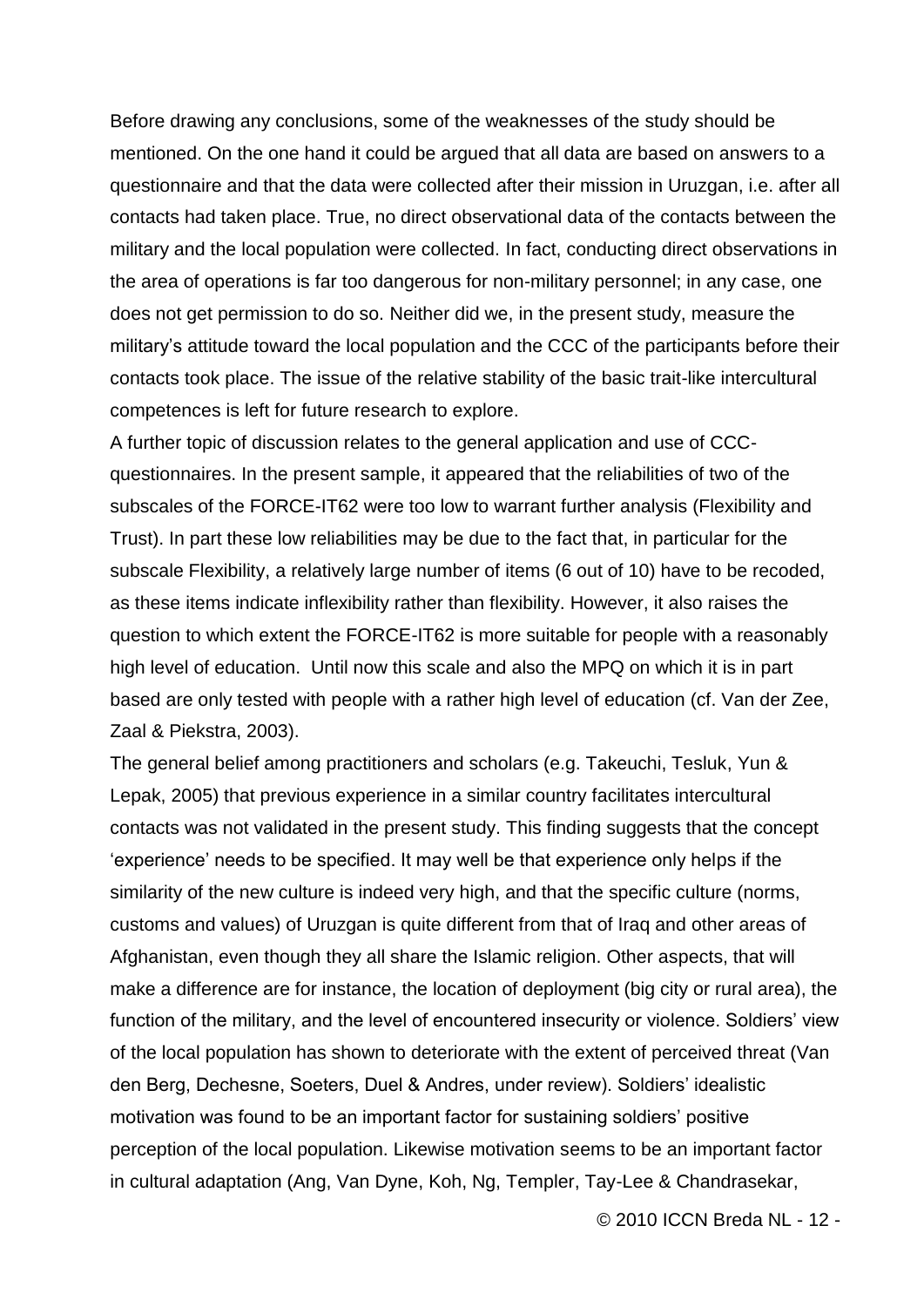2007). Another possibility is that experience abroad does not directly transfer to intercultural contacts in another country, but that experience does have an effect on CCC (cf Van der Zee & Brinkmann, 2004). We indeed found that a sample of 443 Dutch NCOs and officers who had mission experience obtained significantly higher scores on some of the FORCE-IT competencies, namely Flexibility, Openness and Emotional stability than those who had no mission experience. As Openness has an effect on the military"s attitude toward the population and indirectly on the perceived effectiveness of contacts, previous mission experience may indirectly increase effectiveness. Concerning the CCC-questionnaire used, but more importantly related to the concept of CCC itself, there is one issue left to discuss, i.e. the finding in the present study that Respect is directly connected to (perceived) effectiveness, while Openness appeared to be mediated by the attitude of the military toward the local population. To what extent do which CCCs directly affect the military's effectiveness? This question seems important to us, as the attitude toward the population may change (and possibly become negative), due to incidents that may take place during military missions. Moreover, if some CCCs, such as Openness, only affect behaviour in an intercultural setting when positive attitudes are present, then one wonders how stable some CCCs are. Also it means, that one might focus in selection and training primarily on those CCCs that directly affect the military"s functioning.

## Conclusion

The present study clearly indicates that certain Cross-cultural competences, in particular Respect and Openness, together with a positive attitude toward the local population and the experienced quality of contacts will predict the peeved effectiveness of the military"s intercultural contacts.

Previous "experience" in other assignments or other areas of a country is insufficient to function adequately in a new area.

In The Netherlands, before each mission, all military receive up to date information about the history, religion and specific cultural do"s and do not"s of the specific area where they will be deployed. In addition to this, the present study shows, that time and effort should be invested to make sure that the military has a positive attitude toward the local population before they start their mission. Emphasis on soldiers' motivation may support their willingness to see through the daily hassles of the mission area and maintain a more positive attitude toward the local population. Moreover, one has to make sure that the military personnel possess the basic cross-cultural competences of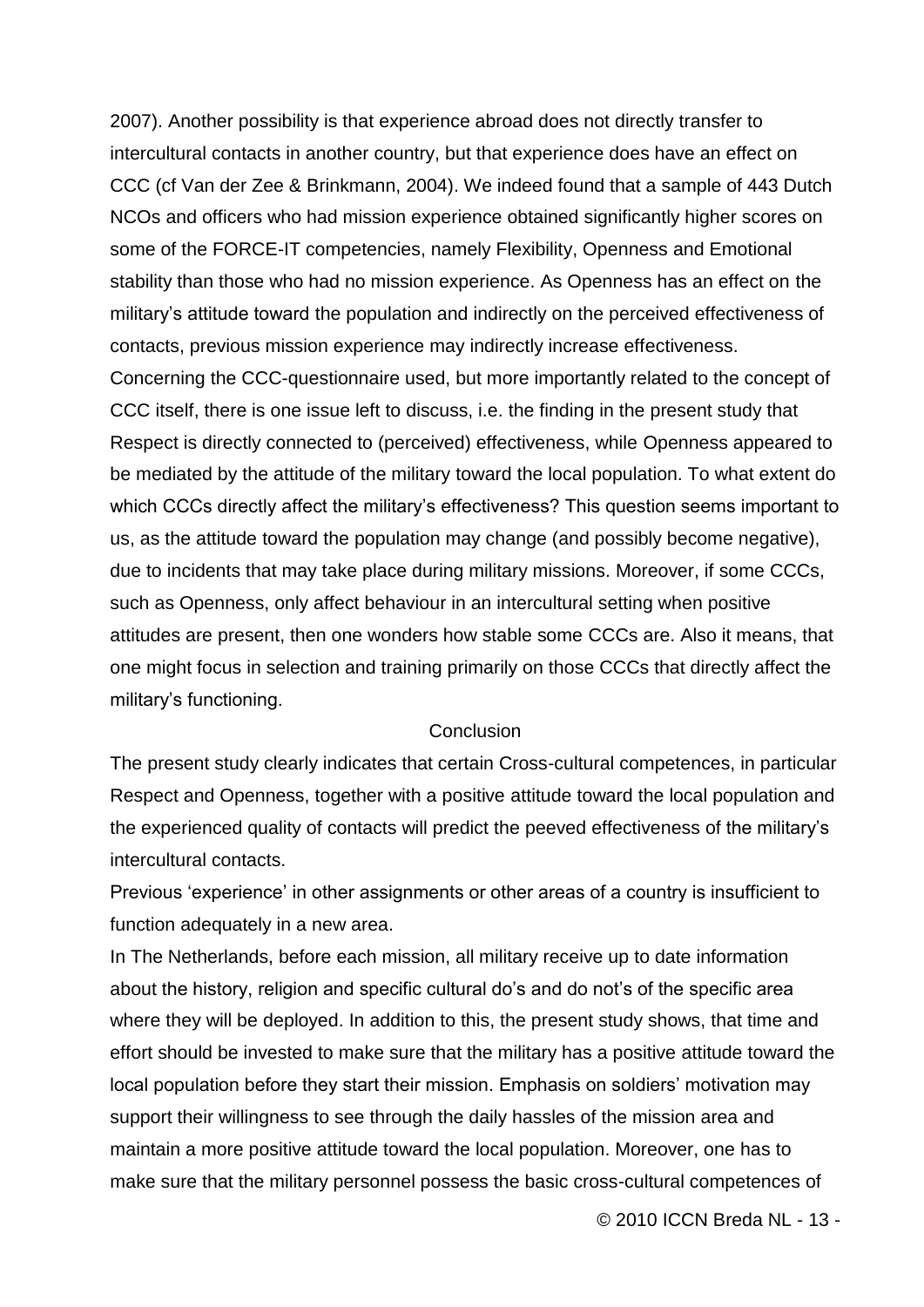respect and openness. In particular general trait-like CCC as measured by the FORCE-IT62, will help the military not only to function more adequately in Uruzgan. It is believed, that highly cross-culturally competent soldiers, NCOs and officers will also function more effectively in any foreign assignment. We therefore suggest that an assessment of cross-cultural competences and a basic training to improve those competences should be an indispensable element of the training program of each military person. Which CCCs are most relevant, and which CCCs are most easily developed and changed is an important issue left for further research.

### REFERENCES

- Abbe, A., Gulick, L.M.V., & Herman, J.L. (2007). Cross-Cultural Competence in army leaders: A conceptual and empirical foundation. U.S. Army Research Institute for the Behavioural and Social Sciences, Study Report 2008-01. Arlington, Virginia
- Ang, S., Van Dyne, L., Koh, Ch., Ng, K-Y., Templer, K.J., Tay-Lee, S.L.Ch., Chandrasekar, N.A. (2007). Cultural Intelligence: Its Measurement and Effects on Cultural Judgement and Decision making, Cultural Adaptation and Task Performance. Management and Organization Review, 3(3), 335-371.
- Baron, R.M,. & Kenny, David, A. (1986). The Moderator-Mediator variable distinction in social psychological research: Conceptual, strategic and statistical considerations. Journal of Personality and Social Psychology, 51(6), 1173-1182.
- Duffy, T. (2000). Cultural issues in contemporary peacekeeping. International Peacekeeping, 7, 142-168.
- Euwema, M.C. & Van Emmerik, IJ.H. (2007). Intercultural competencies and conglomerated conflict behaviors in intercultural conflicts. International Journal of Intercultural Relations, 31, 427-441.
- Hernandez, P.R. (2007). Developing cultural understanding in stability operations: A three-step process. Field Artillery, January-February, 5-10.
- Holmes-Eber, P., & Salmoni, B.A. (2008). Operational culture for marines: A fivedimensional approach to understanding cultural concepts. Marine Corps Gazette, May, 2-7.
- Kealey, D. J., & Ruben, B. D. (1983). Cross-cultural personnel criteria, issues and methods. In Landis, D., & Brislin, R.W, Handbook of intercultural training: Issues in Theory and Design, Vol 1 (pp. 155-175). New York: Pergamon Press.

Matsumoto, D., Grissom, R.J., & Dinnel, D.L. (2001). Do between-culture differences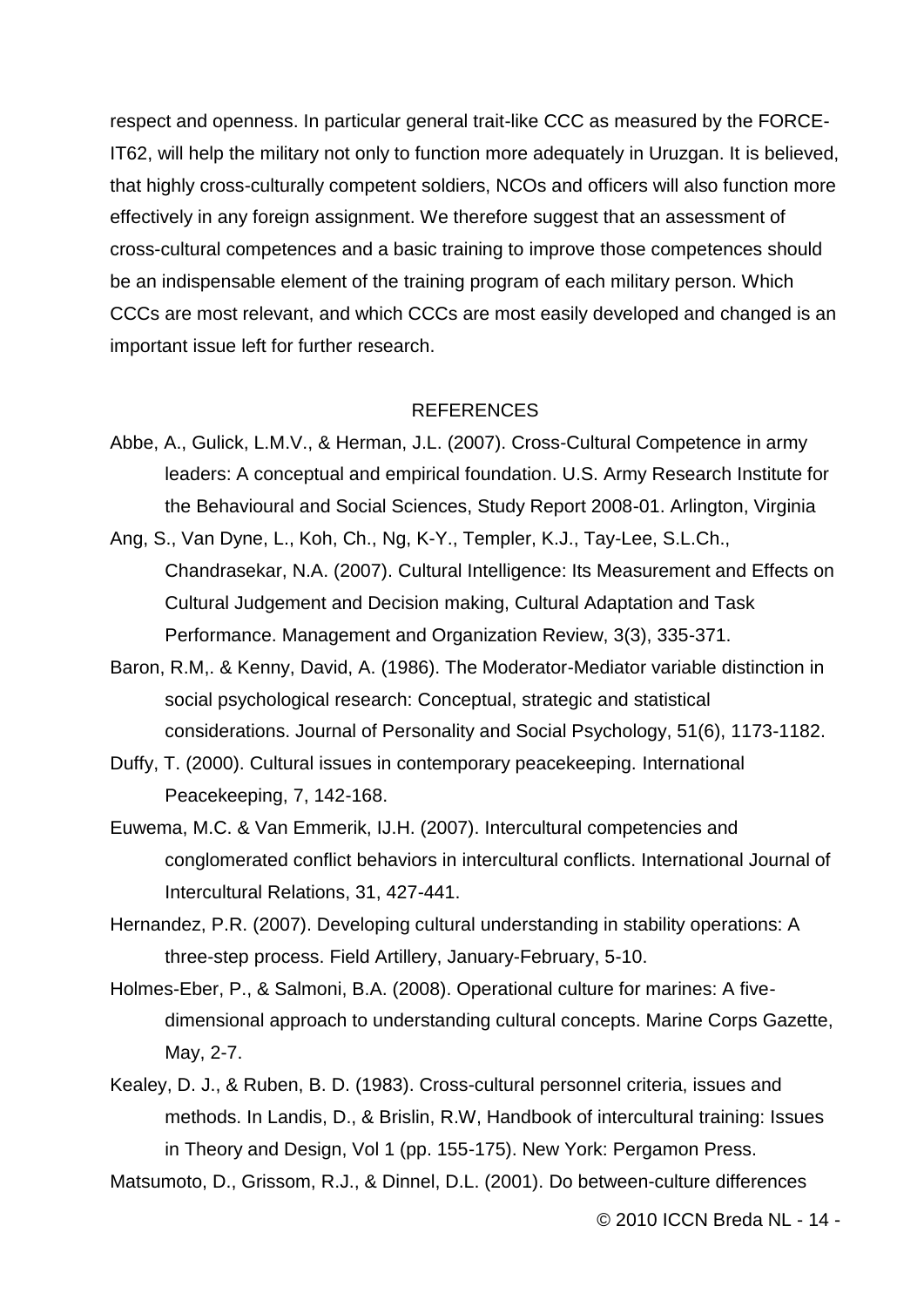really mean that people are different? A look at some measures of cultural effect size. Journal of Cross-Cultural Psychology, 32, 478-490.

- Matsumoto, D., LeRoux, J.A., Robles, Y., & Campos, G. (2007). [The Intercultural](http://www.sciencedirect.com/science?_ob=ArticleURL&_udi=B6V7R-4PVRFSJ-2&_user=8031606&_coverDate=11%2F30%2F2007&_rdoc=1&_fmt=full&_orig=&_cdi=5849&_sort=d&_docanchor=&view=c&_ct=1&_acct=C000050221&_version=1&_urlVersion=0&_userid=8031606&md5=c5c0c970eb2ce76809c44a614dd033a4)  [Adjustment Potential Scale \(ICAPS\) predicts adjustment above and beyond](http://www.sciencedirect.com/science?_ob=ArticleURL&_udi=B6V7R-4PVRFSJ-2&_user=8031606&_coverDate=11%2F30%2F2007&_rdoc=1&_fmt=full&_orig=&_cdi=5849&_sort=d&_docanchor=&view=c&_ct=1&_acct=C000050221&_version=1&_urlVersion=0&_userid=8031606&md5=c5c0c970eb2ce76809c44a614dd033a4)  [personality and general intelligence.](http://www.sciencedirect.com/science?_ob=ArticleURL&_udi=B6V7R-4PVRFSJ-2&_user=8031606&_coverDate=11%2F30%2F2007&_rdoc=1&_fmt=full&_orig=&_cdi=5849&_sort=d&_docanchor=&view=c&_ct=1&_acct=C000050221&_version=1&_urlVersion=0&_userid=8031606&md5=c5c0c970eb2ce76809c44a614dd033a4) International Journal of Intercultural Relations, 31, 747-759.
- McFarland, M. (2005). Military Cultural Education. Military Review, March-April,62-69. Mills, V., & Smith, R. (2004). Short- and Long-term Effects of Participation in a Crosscultural Simulation Game on Intercultural Awareness (DSTO-TR 1636). Edinburgh, SA: DSTO Systems Sciences Laboratory.
- Ooink, B. (2008). The cultural backpack: Training soldiers to operate in unfamiliar environments. Master Thesis Radboud University Nijmegen, Royal Netherlands Army.
- Petraeus, D.H. (2006). Learning from Counterinsurgency: Observations from Soldiering in Iraq. Military Review, January-February, 2-12.
- Rubinstein, R.A. (2005). Intervention and Culture: An Anthropological Approach to Peace Operations. Security Dialogue, 36, 527-544.
- Scales, R.H. (2009). Clausewitz and World War IV. Military Psychology, 21(1), 23-35.
- Simon, L., Waxmonsky, B., Greenberg, J., Pyszczynski, T., & Solomon, S. (1996). Mortality Salience and white reactions to stereotypic and non-stereotypic blacks: On the error management function of stereotypes. Unpublished manuscript, University of Arizona, Tucson, Arinzona.
- Smith, R., (2007). The Utility of Force: The Art of War in the Modern World. Alfred A. Knopf: New York.
- Takeuchi, R., Tesluk, P.E., Yun, S., & Lepka, D.P. (2005). An integrative overview of international experience. Academy of Management Journal, 48, 85-100.
- Vijver, F.J.R. van der., & Breugelmans, S.M. (2008). Research Foundations of Cultural Competency Training. In R.H. Dana and J. Allen (Eds.). Cultural Competency Training in
- a Global Society (pp. 117-134). Heidelberg, GE: Springer.
- Van den Berg, C.E., Dechesne, M., Soeters, J.M.M.L., Duel, J., & Andres,M. (under review). The Uphill "Hearts and Minds" Battle: The Role of Perceived Threat and Idealistic Motivation in Perception of a Local Population during a Peace Mission.

Van der Zee, K.I., & Brinkmann, U. (2004). Construct validity evidence for the